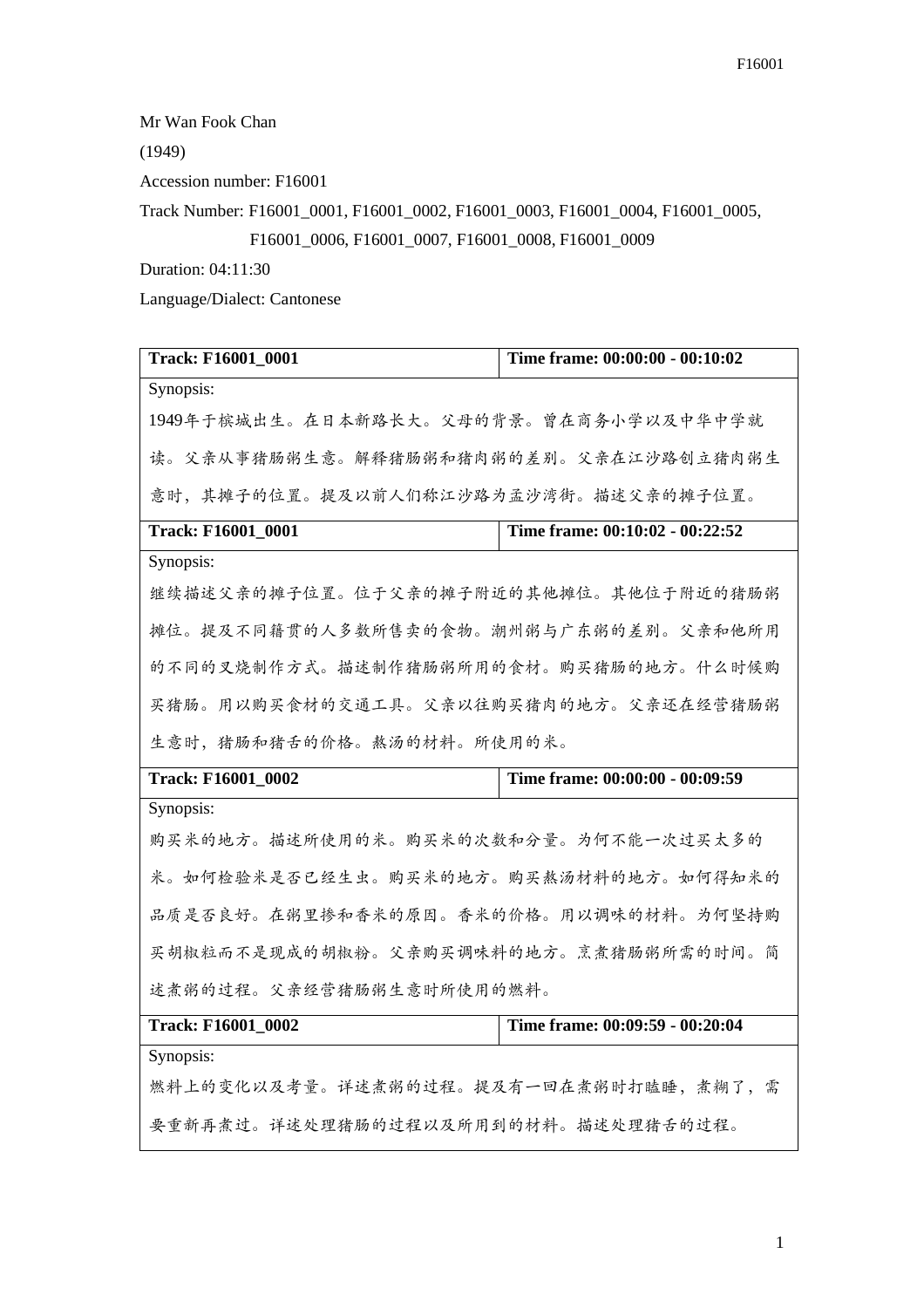| Track: F16001_0002                    | Time frame: 00:20:04 - 00:31:03 |  |
|---------------------------------------|---------------------------------|--|
| Synopsis:                             |                                 |  |
| 描述处理猪肉的过程。为何选择用猪的前胸肉做叉烧。描述工作流程。解释如何烫  |                                 |  |
| 肠。描述煮粥是最花时间的步骤。煮粥时所需注意的事项。每天所烹煮的粥分量。  |                                 |  |
| Track: F16001_0003                    | Time frame: 00:00:00 - 00:11:41 |  |
| Synopsis:                             |                                 |  |
| 如何处理卖不完的粥。提及以前父亲会把卖不完的粥倒掉。强调坚持使用新鲜的食  |                                 |  |
| 材。卖不完的猪肠的处理方式。父亲的时代以及现在所使用的油。父亲购买油的地  |                                 |  |
| 方。油的容器和运载方式。比较当时和现在的油的价格。现在食油的包装方式。什么 |                                 |  |
| 时候放调味料在粥内。煮粥的步骤。放调味料的考量。熬汤时放姜的原因。提及父亲 |                                 |  |
| 经营猪肠粥时,摊子使用木材建成。后来更换成白钢的原因。起初使用铁制的桌子椅 |                                 |  |
| 子,后来换成塑料桌椅的原因。                        |                                 |  |
| Track: F16001_0004                    | Time frame: 00:00:00 - 00:10:04 |  |
| Synopsis:                             |                                 |  |
| 提及收工时会把桌椅都载回家里。载桌椅和工具所使用的三轮车和四轮车。摆档时所 |                                 |  |
| 用的其他用具。描述父亲以前如何把粥载到营业地点。提及接手以后以煤气炉取代火 |                                 |  |
| 炭炉。父亲时期所用的餐具种类,以及后来更换的原因。描述放在桌上的酱油瓶。描 |                                 |  |
| 述获准免费在牙医诊所前面摆放桌椅,家人如何回报该名牙医。在没有招牌的情况  |                                 |  |
| 下,以往顾客如何称呼父亲的猪肠粥生意。                   |                                 |  |
| Track: F16001_0004                    | Time frame: 00:10:04 - 00:20:10 |  |
| Synopsis:                             |                                 |  |
| 描述父亲经营时期,猪肠粥档的外观。描述当时用以打包的容器。父亲经营时期的猪 |                                 |  |
| 肠粥售卖价格。洗餐具的地方。描述与隔壁的经济饭档以地方交换用水,互惠互利。 |                                 |  |
| 洗餐具的地方。桌椅的摆放位置。提及父亲在经营猪肠粥生意时,一家住在日本新  |                                 |  |
| 路。描述如何从日本新路的住家把食物和用具带到摊位地点。描述正式接手以前,在 |                                 |  |
| 猪肠粥生意上的参与。帮忙父亲生意时的日常生活。               |                                 |  |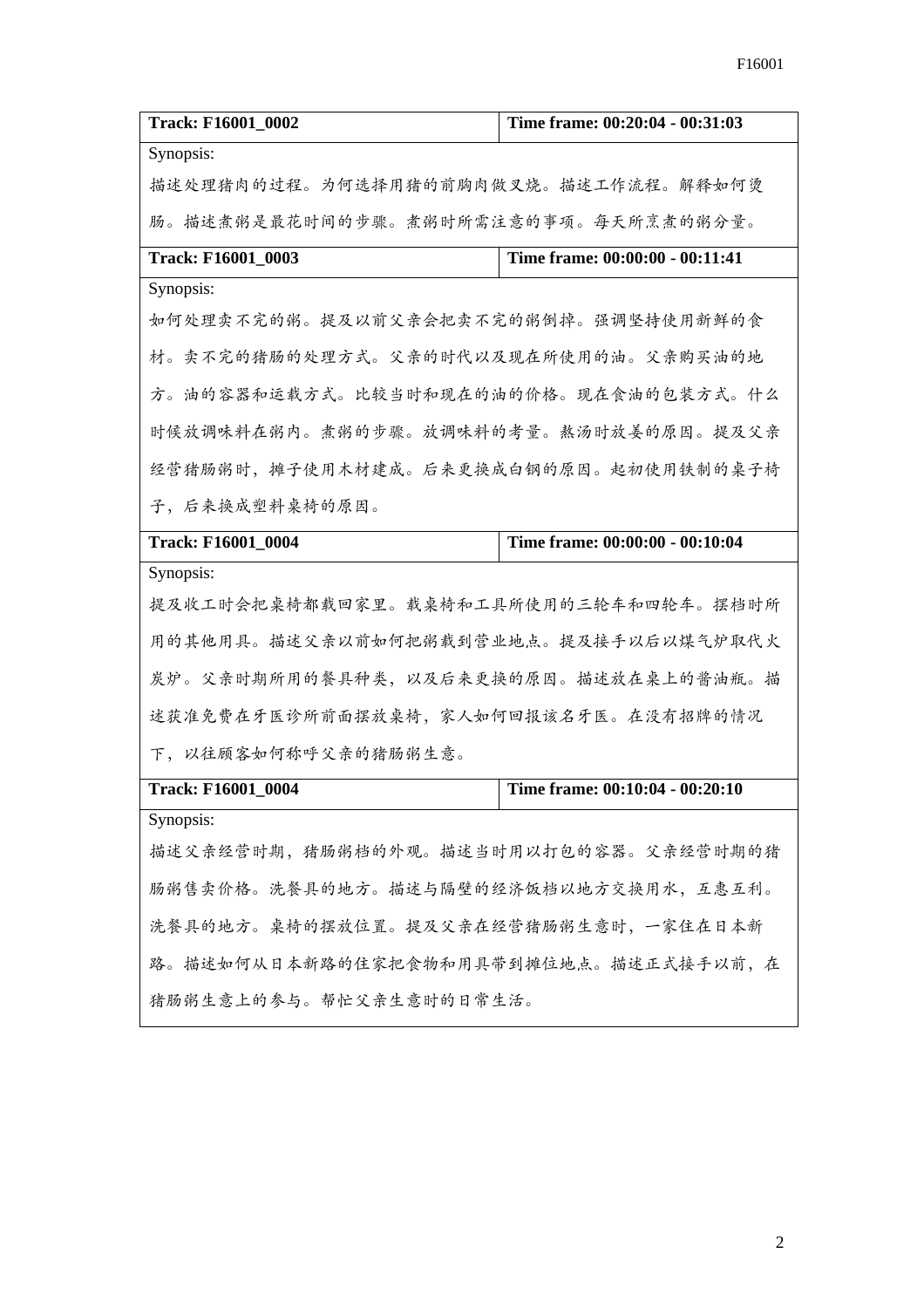| <b>Track: F16001_0004</b>                 | Time frame: 00:20:10 - 00:32:09 |  |
|-------------------------------------------|---------------------------------|--|
| Synopsis:                                 |                                 |  |
| 继续描述帮忙父亲生意时的日常生活,包括到了摊位以后的工作流程。如何控制火炭     |                                 |  |
| 炉火的大小。父亲的营业时间。结束营业以后,父亲的日常生活。描述父亲经营时      |                                 |  |
| 期, 员工的工作范围以及薪资。描述父亲经营时期的顾客。描述父亲向熟客介绍自     |                                 |  |
| 己,让他们知道之后自己会接手。提及父亲时期的顾客较多在摊位内用餐。当时最多     |                                 |  |
| 顾客上门的时间。                                  |                                 |  |
| Track: F16001_0005                        | Time frame: 00:00:00 - 00:10:11 |  |
| Synopsis:                                 |                                 |  |
| 描述顾客对他所煮的猪肠粥的评语。详述1967年大罢工的时候的情景。         |                                 |  |
| <b>Track: F16001 0005</b>                 | Time frame: 00:10:11 - 00:20:05 |  |
| Synopsis:                                 |                                 |  |
| 描述1969年513事件时的情景。描述如何学会煮粥。学煮粥时所用的燃料。购买柴的地 |                                 |  |
| 方。载送柴的交通工具。认为洗猪肠是最难的步骤。描述洗猪肠的步骤。          |                                 |  |
| Track: F16001_0005                        | Time frame: 00:20:05 - 00:31:03 |  |
| Synopsis:                                 |                                 |  |
| 描述煮粥的过程中如何控制大小火。描述大约50岁时,有一次打瞌睡,不小心煮糊了    |                                 |  |
| 粥,必须重新再煮一次。26岁时开始接手父亲的猪肠粥生意。描述在吉隆坡发生车祸    |                                 |  |
| 后脚受伤,父亲建议他回来经营猪肠粥生意。描述在吉隆坡发生的车祸。在吉隆坡工     |                                 |  |
| 作时的工资。接手父亲生意以后的营业时间。延迟开档时间的原因。描述接手时,江     |                                 |  |
| 沙路的热闹情况。当时附近的摊位。                          |                                 |  |
| Track: F16001_0006                        | Time frame: 00:00:00 - 00:10:01 |  |
| Synopsis:                                 |                                 |  |
| 描述现在的顾客。接手以后所使用的火炉类型。提及在26岁时结婚,搬到二奶巷去     |                                 |  |
| 住。描述收档时如何把桌椅和工具运回住处。猪肠粥价格的变动。接手以后,改变叉     |                                 |  |
| 烧的制作手法。描述烧叉烧的炉的造型。为何使用火炭,而不是煤气炉烧叉烧。       |                                 |  |
| Track: F16001_0006                        | Time frame: 00:10:01 - 00:20:01 |  |
| Synopsis:                                 |                                 |  |
| 如何得知叉烧已经烧熟。为何坚持购买胡椒粒,再送到店铺去碾,而不是购买现成的     |                                 |  |
| 胡椒粉。碾胡椒粒的地方。解释他在挑选食材上的坚持。如何处理卖不完的猪肠粥。     |                                 |  |
| 在食材上的坚持。如何保持米的胶质。                         |                                 |  |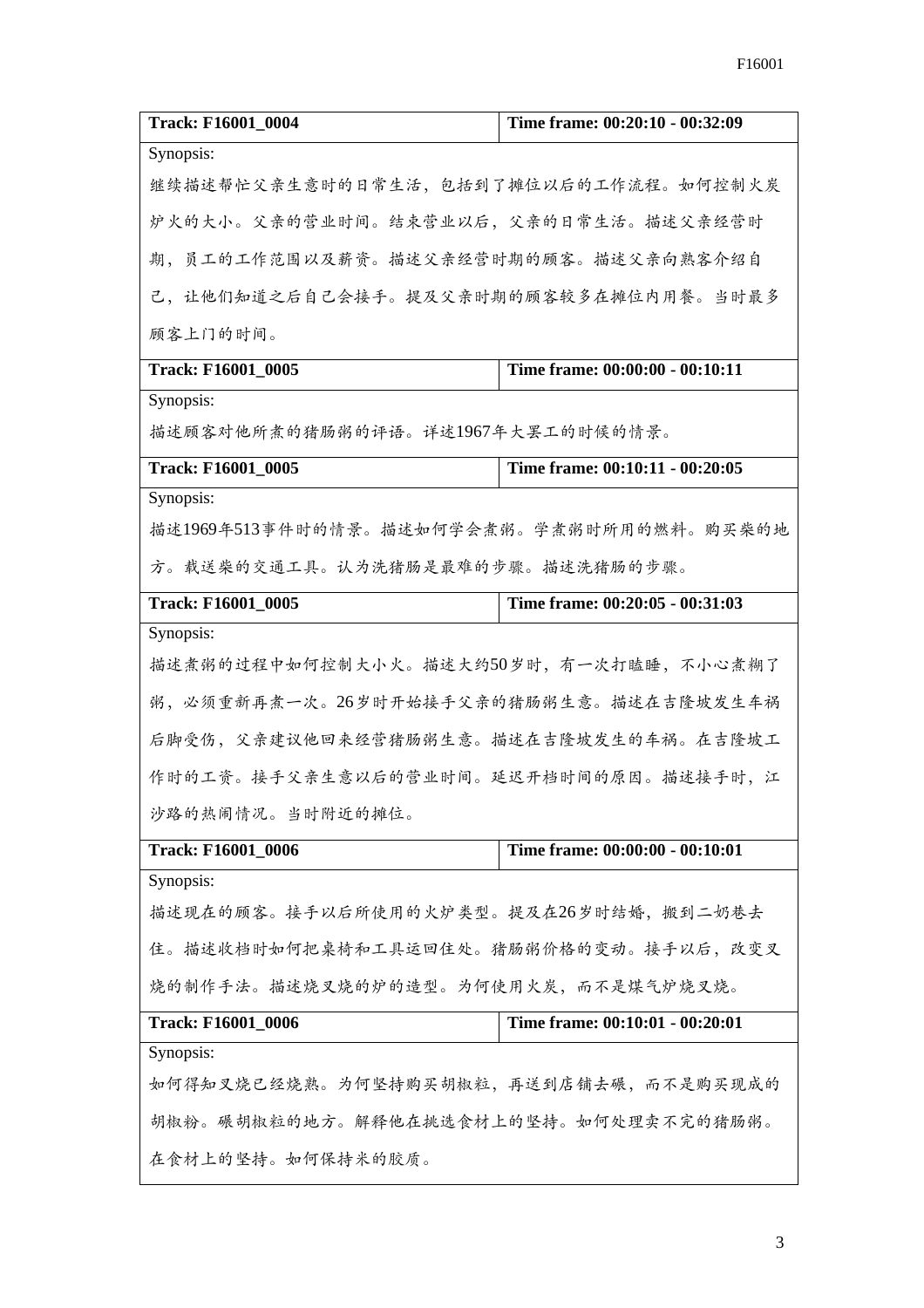| <b>Track: F16001_0006</b>               | Time frame: 00:20:01 - 00:30:30 |  |
|-----------------------------------------|---------------------------------|--|
| Synopsis:                               |                                 |  |
| 在接手以后,父亲提醒他选好米的重要性。换成以烧烤的方式烹煮叉烧以后,顾客的   |                                 |  |
| 反馈。描述一天的日常生活。提及星期一和星期五为休息日。为何选这两天为休息    |                                 |  |
| 日。继续描述日常生活。提及目前住在大山脚。如何把粥从大山脚运到江沙路的摊位   |                                 |  |
| 地点。如何确保粥在运送的路程不会溢出。                     |                                 |  |
| <b>Track: F16001 0007</b>               | Time frame: 00:00:00 - 00:10:00 |  |
| Synopsis:                               |                                 |  |
| 描述休息日时的活动。提及大约在2000年,屋租统制法令取消以后从二奶巷搬到大山 |                                 |  |
| 脚居住。搬到大山脚的原因。猪肠粥售价的变动。如今米的售价。起初接手时米的售   |                                 |  |
| 价。描述消费税实行以后如何影响食材的价格。                   |                                 |  |
| Track: F16001_0007                      | Time frame: 00:10:00 - 00:20:01 |  |
| Synopsis:                               |                                 |  |
| 继续描述消费税实行以后如何影响食材的价格。描述猪肉的价格会根据不同的季节起   |                                 |  |
| 落。描述马币贬值影响用料的价格。如何节省煮粥的时间。解释接手以后,比父亲煮   |                                 |  |
| 更多桶粥的原因。                                |                                 |  |
| Track: F16001_0007                      | Time frame: 00:20:01 - 00:31:03 |  |
| Synopsis:                               |                                 |  |
| 如今所煮的粥份量。增加所煮的粥分量以后,所花的额外时间。若煮出来的粥不够胶   |                                 |  |
| 质时,如何补救。以前和现在每天所用的米量。如今的营业时间。描述生意高峰时期   |                                 |  |
| 的情况。描述切食材的刀和砧板。父亲经营猪肠粥生意时所用的桌椅。后来换成塑料   |                                 |  |
| 桌椅的原因。以前和现在所使用的餐具。描述收档时如何保管工具。以前和现在的员   |                                 |  |
| 工数量。                                    |                                 |  |
| <b>Track: F16001_0008</b>               | Time frame: 00:00:00 - 00:10:02 |  |
| Synopsis:                               |                                 |  |
| 员工的工作范围。描述员工福利。比较常聘请女生当员工的原因。今年(2016年)起 |                                 |  |
| 外国游客增加的原因。                              |                                 |  |
|                                         |                                 |  |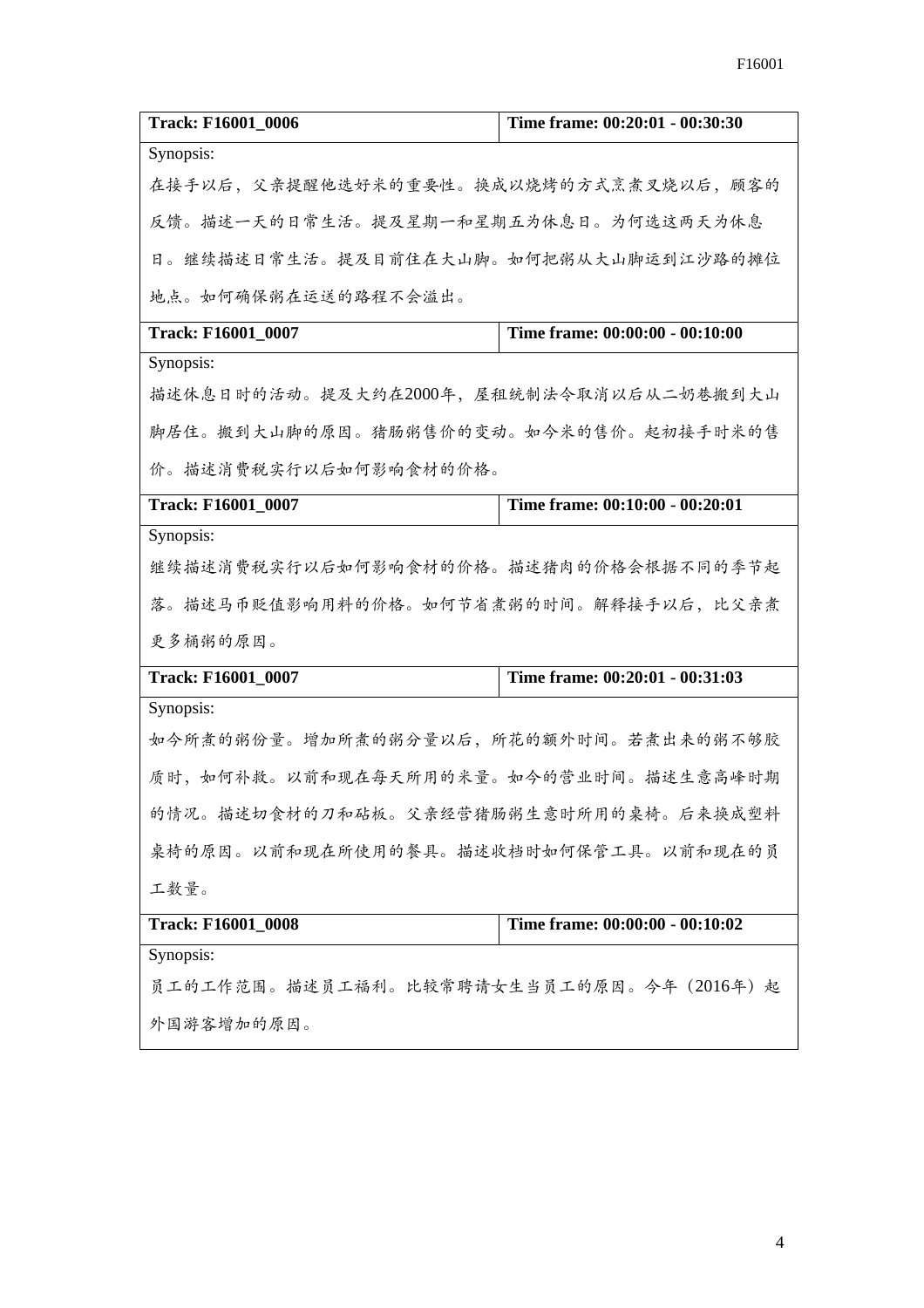| <b>Track: F16001 0008</b>             | Time frame: 00:10:02 - 00:20:01       |  |
|---------------------------------------|---------------------------------------|--|
| Synopsis:                             |                                       |  |
| 描述获得顾客的赞赏。如何根据顾客的反馈作出调整。提及有些顾客好几代都来光  |                                       |  |
| 顾。广东粥和潮州粥的分别。提及打包无额外收费。描述营业时最繁忙以及较空闲的 |                                       |  |
|                                       | 时间。提及根据顾客的多寡调整火候。为何煮好的粥不能再加水。如何控制火候。描 |  |
| 述已经熟知一些熟客的口味。面对顾客时的态度。                |                                       |  |
| <b>Track: F16001_0008</b>             | Time frame: 00:20:01 - 00:31:03       |  |
| Synopsis:                             |                                       |  |
| 继续描述面对顾客时的态度。提及下雨时生意会受到影响。如何处理卖不完的粥。描 |                                       |  |
| 述老鼠问题以及处理方式。描述如何对待员工。年纪大了以后,如何在工作上进行调 |                                       |  |
| 整。描述政府部门的疫苗注射规定。提及接手父亲生意时需要做的健康检查。    |                                       |  |
| Track: F16001_0009                    | Time frame: 00:00:00 - 00:10:06       |  |
| Synopsis:                             |                                       |  |
| 继续提及接手父亲生意时需要做的健康检查。政府部门规定的员工疫苗注射。提及宗 |                                       |  |
| 教信仰。描述认为身体健康最重要。描述搬到大山脚居住以后,有一次要出门做生意 |                                       |  |
| 时遇上水灾,然后以掷钱币的方式询问观音菩萨,顺利避开水灾地点到达工作的地  |                                       |  |
| 方。描述禽流感时的情景。解释立百如何传染猪只。               |                                       |  |
| Track: F16001_0009                    | Time frame: 00:10:06 - 00:19:59       |  |
| Synopsis:                             |                                       |  |
| 立百对其生意的影响。认为不同地方卖的粥各有特色,顾客能够分辨。解释如何分辨 |                                       |  |
| 他所卖的猪肠粥。本身吃猪肠粥时的习惯。描述获得顾客赞赏时感到满足。     |                                       |  |
| Track: F16001_0009                    | Time frame: 00:19:59 - 00:30:06       |  |
| Synopsis:                             |                                       |  |
| 描述与家人的关系。接下来的计划。由于孩子还未完成学业,因此不能退休。鼓励孩 |                                       |  |
| 子学习如何煮猪肠粥,作为往后维生的后路。                  |                                       |  |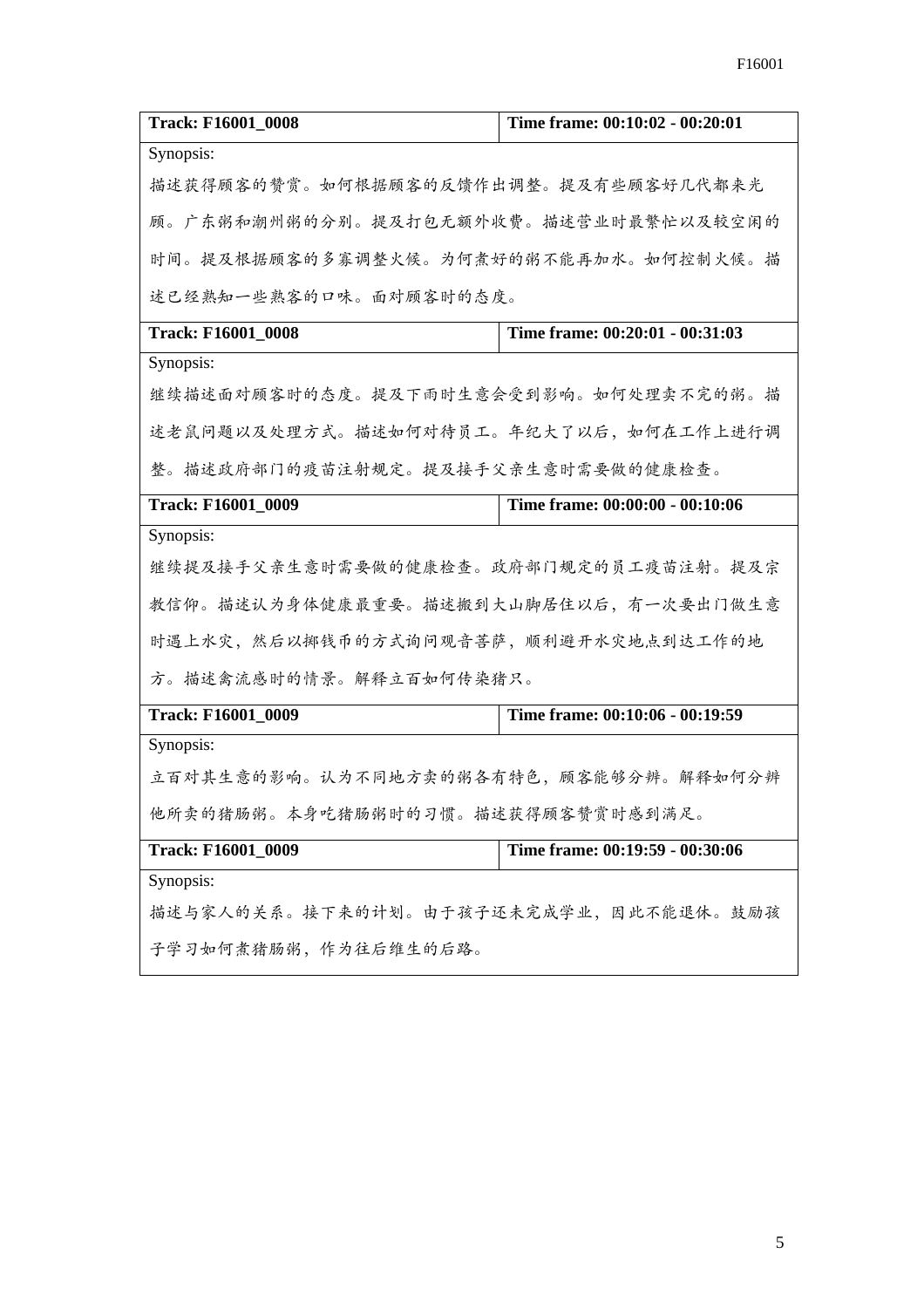F16001

Mr Wan Fook Chan (1949) Accession number: F16001 Track Number: F16001\_0001, F16001\_0002, F16001\_0003, F16001\_0004, F16001\_0005,

F16001\_0006, F16001\_0007, F16001\_0008, F16001\_0009

Duration: 04:11:30

Language/Dialect: Cantonese

| <b>Track: F16001_0001</b>                                                                    | Time frame: 00:00:00 - 00:10:02 |
|----------------------------------------------------------------------------------------------|---------------------------------|
| Synopsis:                                                                                    |                                 |
| Born in Penang in 1949. Grew up in Kampung Malabar. Parents' background. Schooled at         |                                 |
| Shang Wu Primary School and Chung Hwa High School. Father worked as a chitterlings           |                                 |
| porridge hawker. Explained differences between pork porridge and chitterlings porridge.      |                                 |
| Location of his father's chitterlings porridge stall in Kuala Kangsar Road when it was first |                                 |

Described the location of his father's stall.

| <b>Track: F16001 0001</b> | Time frame: $00:10:02 - 00:22:52$ |
|---------------------------|-----------------------------------|
|                           |                                   |

started. Mentioned Kuala Kangsar Road was named as "Bangsawan Road" in the past.

Synopsis:

Continued describing the location of his father's stall. Other stalls nearby his father's stall. Other chitterlings porridge stalls nearby. Mentioned certain food that was sold by certain dialect groups. The differences between Teochew and Cantonese porridge. Different methods used in cooking barbecued pork by his father and him. Described ingredients used in chitterlings porridge. Places to buy chitterlings. Time to buy chitterlings. Transportation used in food ingredients purchasing. Places that his father bought pork in the past. The chitterlings and pork tongue prices during his father's time. Ingredients used in making soup. Type of rice used.

| <b>Track: F16001 0002</b> | Time frame: $00:00:00 - 00:09:59$ |
|---------------------------|-----------------------------------|
| $\sim$ $\sim$             |                                   |

Synopsis:

Places to buy rice. Described the rice used. How frequent and how much of rice bought. Why it was not advisable to buy rice in a large amount at one time. How to identify bug infested rice. Places to buy rice. Places to buy ingredients for soup. How to determine the quality of rice purchased. Why was aromatic rice being added in the porridge. Aromatic rice prices. Ingredients used for seasoning. Why he insisted in buying peppercorn instead of ground pepper. Places where his father bought seasoning ingredients. Time required to cook chitterlings porridge. Briefly described the porridge cooking process. Type of fuel used by his father in the past.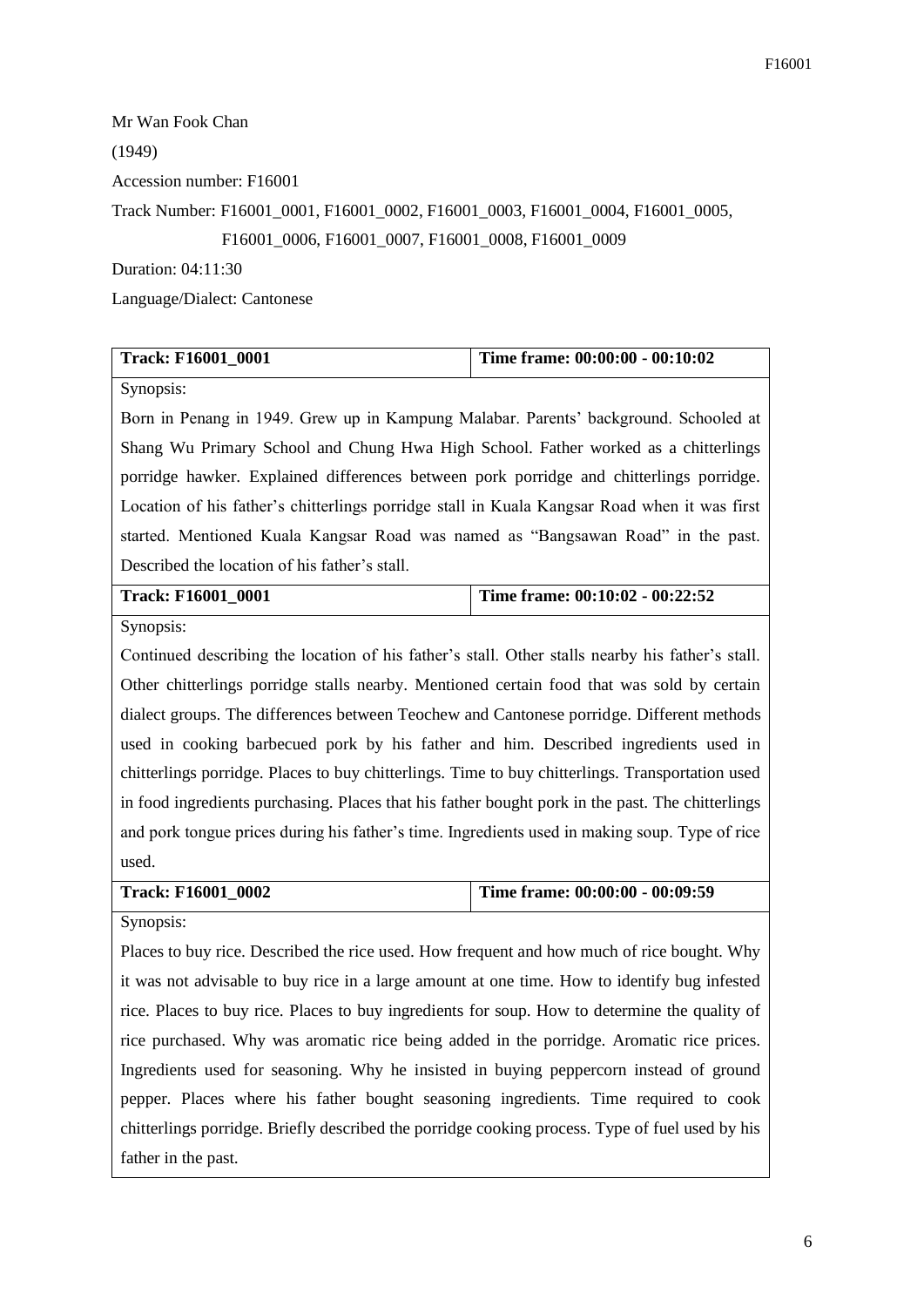| <b>Track: F16001 0002</b> | Time frame: $00:09:59 - 00:20:04$ |
|---------------------------|-----------------------------------|

Synopsis:

The change in type of fuel used and why. Described in details about procedures in porridge cooking. Mentioned once he dozed off when cooking porridge, causing it to burn and thus needed to cook all over again. Described in details about chitterlings cleaning and ingredients required. Described pork tongue cooking.

|  | Time frame: $00:20:04 - 00:31:03$<br><b>Track: F16001 0002</b> |
|--|----------------------------------------------------------------|
|--|----------------------------------------------------------------|

Synopsis:

Described pork cooking. Why was the pig's chest meat chosen to make barbecued pork. Described the workflow. Explained chitterlings cooking. Mentioned that porridge cooking was the most time consuming process. Things to note in porridge cooking. Amount of porridge cooked each day.

| Time frame: $00:00:00 - 00:11:41$<br><b>Track: F16001 0003</b> |
|----------------------------------------------------------------|
|----------------------------------------------------------------|

Synopsis:

How to deal with unfinished porridge. Mentioned that his father would discard unfinished porridge during his time. Insisted in using fresh food ingredients. How he dealt with unfinished chitterlings. The oil used in his father's time and during his time. Places that his father bought oil. The oil containers and mode of transport. Compared the oil prices now and then. Oil packaging nowadays. Time to do porridge seasoning. Porridge cooking procedure. Consideration made in seasoning. Why was ginger added to the soup. Mentioned the hawker stall was wooden during his father's time. The reason of changing the stall's materials to stainless steel. Why were iron tables and chairs were changed to plastic tables.

| <b>Track: F16001 0004</b> | Time frame: 00:00:00 - 00:10:04 |
|---------------------------|---------------------------------|

Synopsis:

Mentioned bringing all the tables and chairs home when closing. The three-wheeled and fourwheeled vehicles used to send tables, chairs and tools home. Other tools used during the business operation. Described how his father sent the porridge to the business location. Mentioned using gas stove to replace charcoal after taking over the business. Type of tableware used during his father's time, and why it was changed later. Described soy sauce bottles put on tables. Described being allowed to place tables and chairs in front of a dental clinic for free, and how his family returned the dentist's kindness. How his father's chitterlings porridge stall was called by the customers when there was no signboard.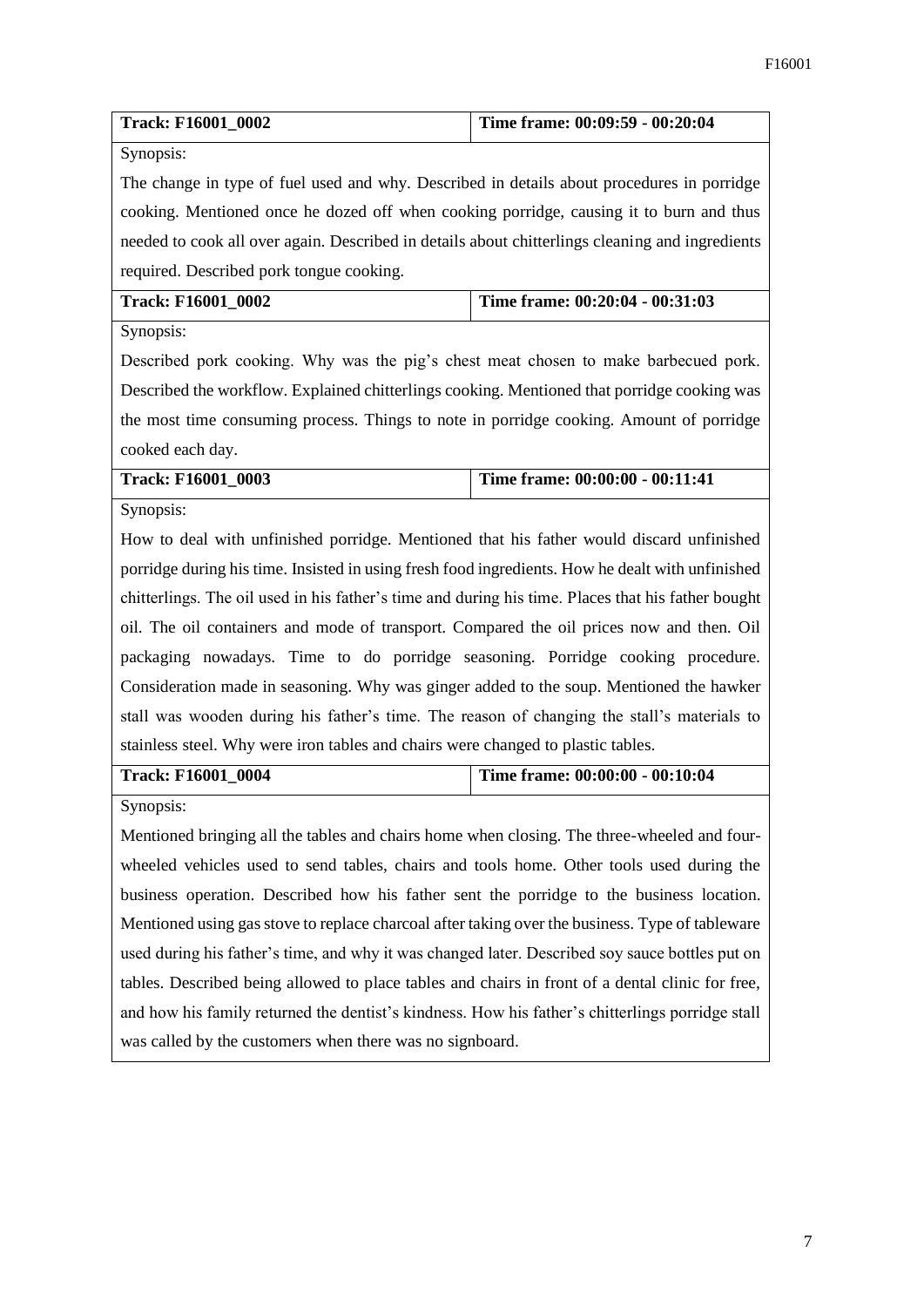| <b>Track: F16001 0004</b> | Time frame: $00:10:04 - 00:20:10$ |
|---------------------------|-----------------------------------|
|                           |                                   |

## Synopsis:

Described how the chitterlings porridge stall looked like during his father's time. Described the container used for taking away porridge during his father's time. The chitterlings porridge selling price during his father's time. The dishwashing place. Described getting to use pipe water in exchange of space, a win-win solution with the economic rice stall next-door. The dishwashing place. The placement of tables and chairs. Mentioned that his family stayed in Kampung Malabar when his father was still operating the chitterlings porridge business. Described sending the food and tools from their Kampung Malabar home to the stall location. Described his involvement in the porridge business before taking over. Daily routine as a helper at his father's porridge stall.

**Track: F16001\_0004 Time frame: 00:20:10 - 00:32:09**

Synopsis:

Continued describing his daily routine as a helper at his father's porridge stall, including work procedure after arriving at the stall. How to control the stove fire. His father's operating hours. His father's daily routine after the closing of the stall. Described employees' work and salaries during his father's time. Described customers during his father's time. Described being introduced to other customers by his father, letting them to know that he would take over the business. Mentioned that most of the customers would dine in during his father's time. The busiest hour.

| <b>Track: F16001 0005</b> | Time frame: $00:00:00 - 00:10:11$ |
|---------------------------|-----------------------------------|
|                           |                                   |

Synopsis:

Described his customers' comments on his chitterlings porridge. Elaborated on the 1967 Hartal incident.

| <b>Track: F16001 0005</b> | Time frame: 00:10:11 - 00:20:05 |
|---------------------------|---------------------------------|
|                           |                                 |

Synopsis:

Described the May 13 incident in 1969. Described how he mastered porridge cooking. Fuel used to cook porridge when he was a trainee under his parents. Places to buy charcoal. Transportation used for charcoal delivery. Considered chitterlings washing was the most challenging part. Described chitterlings washing.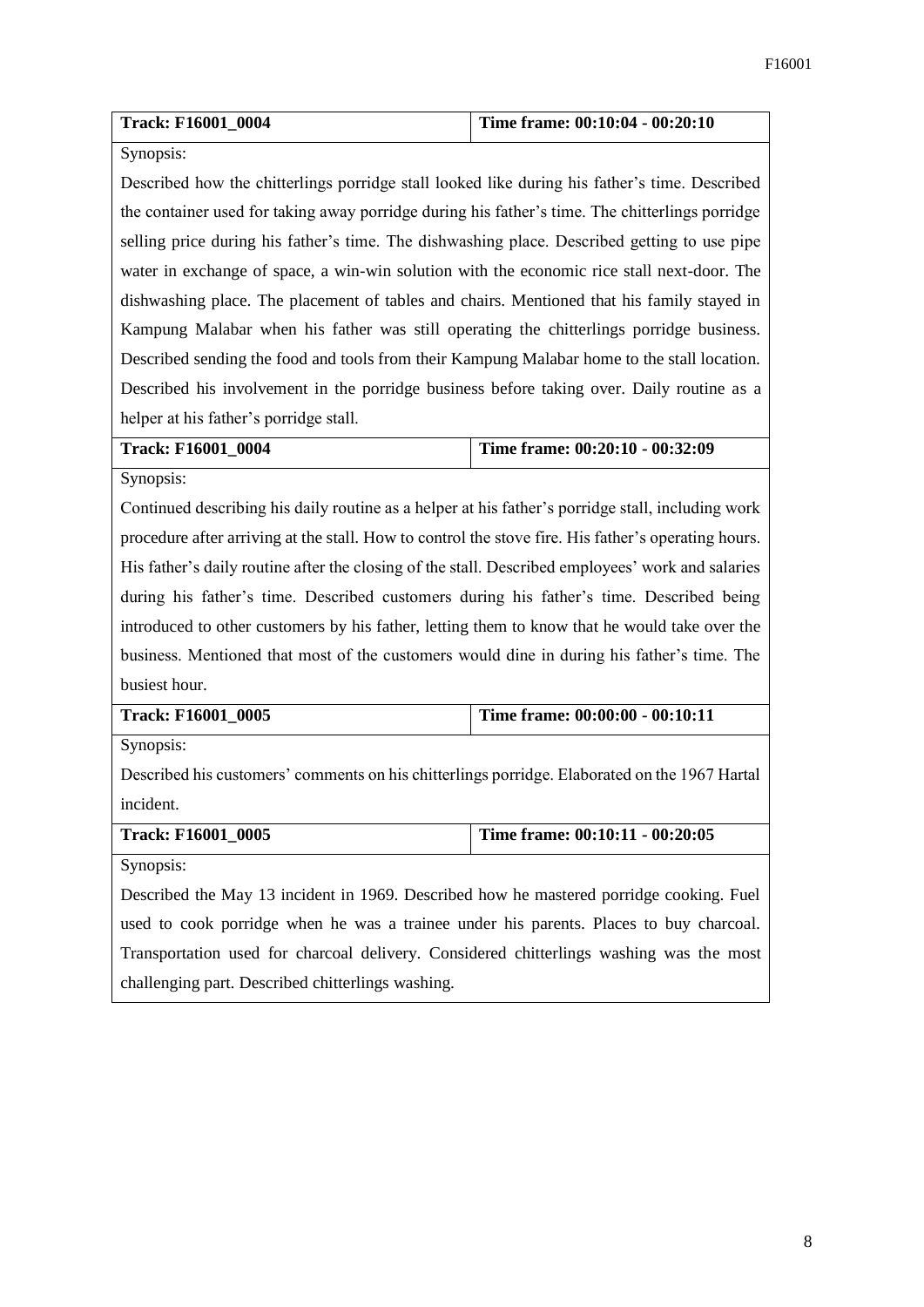| Track: F16001_0005                                                                              | Time frame: 00:20:05 - 00:31:03                                                                    |  |  |
|-------------------------------------------------------------------------------------------------|----------------------------------------------------------------------------------------------------|--|--|
| Synopsis:                                                                                       |                                                                                                    |  |  |
| Described fire control during porridge cooking. Described dozing off during porridge cooking,   |                                                                                                    |  |  |
| at the time he was about 50 years old, and thus he had to cook again. Took over his father's    |                                                                                                    |  |  |
| porridge business when he was 26. Described sustaining leg injury in a road accident in Kuala   |                                                                                                    |  |  |
| Lumpur, and his father suggested him to come back and take over the chitterlings porridge       |                                                                                                    |  |  |
| business. The operation hours after his take-over. The reason of delaying the opening hours.    |                                                                                                    |  |  |
| Described the hustle and bustle in Kuala Kangsar Road. Other stalls nearby.                     |                                                                                                    |  |  |
| <b>Track: F16001_0006</b>                                                                       | Time frame: 00:00:00 - 00:10:01                                                                    |  |  |
| Synopsis:                                                                                       |                                                                                                    |  |  |
| Described his current customers. Type of stove used after his take-over. Mentioned getting      |                                                                                                    |  |  |
| married at 26 yeas old, and moved to stay in Market Lane. Described transporting tables, chairs |                                                                                                    |  |  |
|                                                                                                 | and tools back home after closing the stall. The change in price of chitterlings porridge. Altered |  |  |
| the cooking method of barbecued pork after the take-over. Described the stove used to barbecue  |                                                                                                    |  |  |
| the pork. Why charcoal and not gas was used in barbecuing the pork.                             |                                                                                                    |  |  |
| Track: F16001_0006                                                                              | Time frame: 00:10:01 - 00:20:01                                                                    |  |  |
| Synopsis:                                                                                       |                                                                                                    |  |  |
| How to know if the pork was cooked. Why he insisted on buying peppercorn and sent them to       |                                                                                                    |  |  |
| be ground, instead of buying readily ground pepper. Places that he sent the peppercorn to be    |                                                                                                    |  |  |
| ground. Explained his insistence on food ingredients. How he handled unfinished chitterlings    |                                                                                                    |  |  |
| porridge. His insistence on purchasing good ingredients. The way to maintain gluelike feature   |                                                                                                    |  |  |
| of the rice.                                                                                    |                                                                                                    |  |  |
| Track: F16001_0006                                                                              | Time frame: 00:20:01 - 00:30:30                                                                    |  |  |
| Synopsis:                                                                                       |                                                                                                    |  |  |
| Reminded by his father about the importance of getting good quality rice after the take-over.   |                                                                                                    |  |  |
| The customers' feedback after changing the cooking method of barbecued pork. Described          |                                                                                                    |  |  |
| daily routine. Mentioned his off days were on Monday and Friday. Why these two days were        |                                                                                                    |  |  |
| chosen as the off days. Continued with the description on daily routine. Mentioned staying in   |                                                                                                    |  |  |
| Bukit Mertajam at the moment. How he delivered porridge from his house in Bukit Mertajam        |                                                                                                    |  |  |
| to his stall in Kuala Kangsar Road. The way to ensure there was no leaking out of porridge      |                                                                                                    |  |  |
| during the delivery.                                                                            |                                                                                                    |  |  |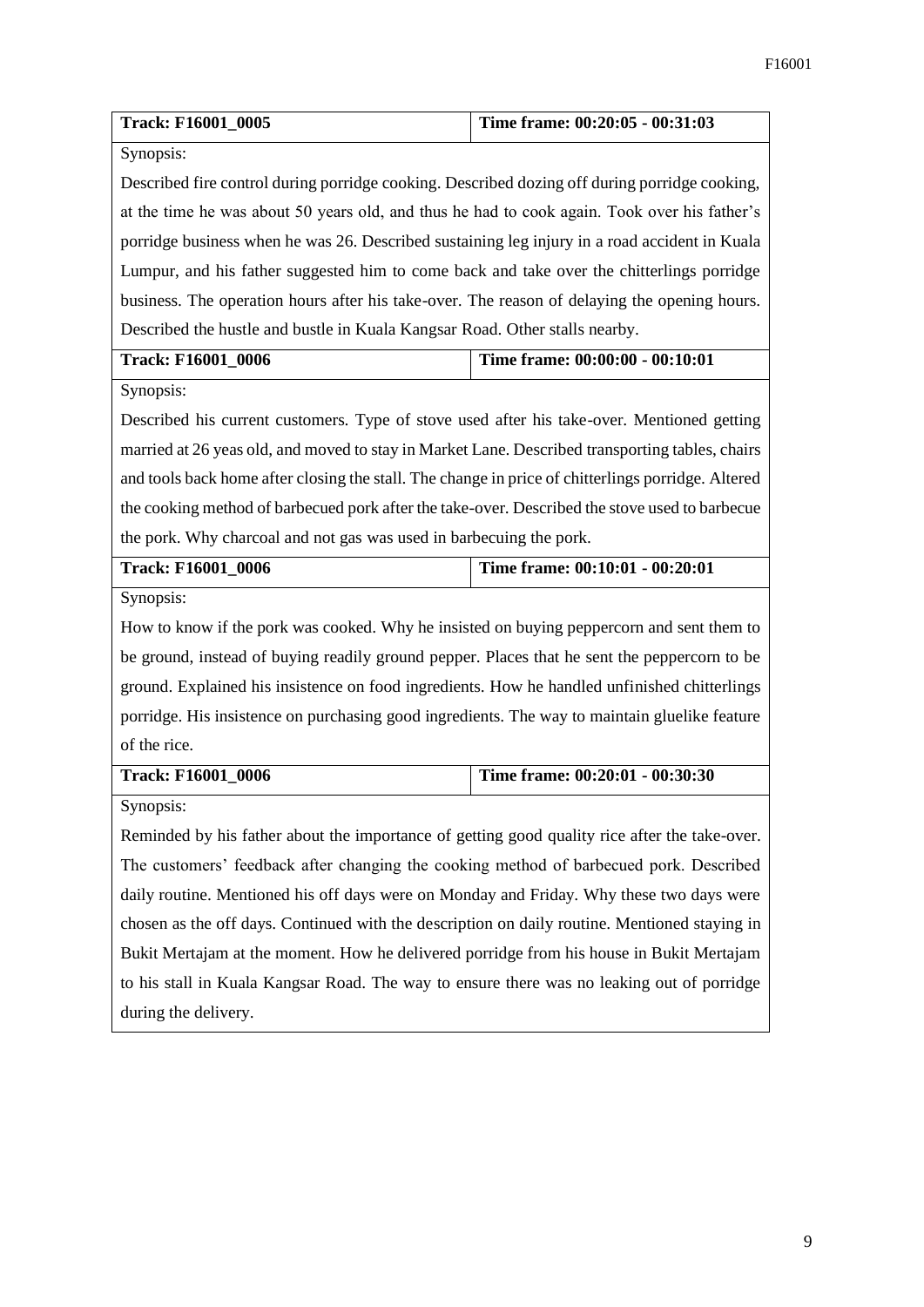| Track: F16001_0007                                                                                 | Time frame: 00:00:00 - 00:10:00 |  |
|----------------------------------------------------------------------------------------------------|---------------------------------|--|
| Synopsis:                                                                                          |                                 |  |
| Described how he spent his off days. Mentioned moving to Bukit Mertajam from Chulia Lane           |                                 |  |
| in about 2000, when the Rent Control Act was lifted. Reason of the moving. The increment in        |                                 |  |
| chitterlings porridge prices. The current selling price of rice. The selling price of rice when he |                                 |  |
| first took over the business. Described how the food prices were affected after the                |                                 |  |
| implementation of Goods and Services Tax (GST).                                                    |                                 |  |
| <b>Track: F16001_0007</b>                                                                          | Time frame: 00:10:00 - 00:20:01 |  |
| Synopsis:                                                                                          |                                 |  |
| Continued with how the implementation of Goods and Services Tax (GST) could affect food            |                                 |  |
| prices. Mentioned that pork prices would fluctuate in different seasons. Described how the         |                                 |  |
| prices of ingredients were affected by the depreciation of the Ringgit. How to shorten the         |                                 |  |
| porridge cooking time. Explained why he cooked more porridge than his father's time.               |                                 |  |
| Track: F16001_0007                                                                                 | Time frame: 00:20:01 - 00:31:03 |  |
| Synopsis:                                                                                          |                                 |  |
| The amount of porridge cooked today. Extra time needed when he cooked extra porridge. The          |                                 |  |
| solution if the porridge cooked was not gluelike. The amount of rice used in the past and now.     |                                 |  |
| The current operating hours. Described the peak hour in business. Described the knife and          |                                 |  |
| chopping board used. Tables and chairs used in the porridge stall during his father's time, and    |                                 |  |
| why they were replaced with plastic tables and chairs. The tableware now and then. Described       |                                 |  |
| how to keep the tools after closing. The number of workers now and then.                           |                                 |  |
| <b>Track: F16001_0008</b>                                                                          | Time frame: 00:00:00 - 00:10:02 |  |
| Synopsis:                                                                                          |                                 |  |
| Job scopes of the employees. Described employees' benefits. Why female employees were              |                                 |  |
| usually hired. The reason of the surge in foreign tourists beginning this year (2016).             |                                 |  |
| <b>Track: F16001_0008</b>                                                                          | Time frame: 00:10:02 - 00:20:01 |  |
| Synopsis:                                                                                          |                                 |  |
| Described getting compliments from his customers. How he made adjustments according to             |                                 |  |
| customers' feedbacks. Mentioned some customers had been patronizing his stall for                  |                                 |  |
| generations. The differences between Cantonese and Teowchew porridge. Mentioned there              |                                 |  |
| were no extra charges for take-away. Described the busiest time and more relaxed time at the       |                                 |  |
| porridge stall. Mentioned adjusting the stove fire according to the number of customers. Why       |                                 |  |
| it was not advisable to add more water in readily cooked porridge. The stove fire control.         |                                 |  |
| Described getting to know preferences of some regular customers. His attitude towards the          |                                 |  |
| customers.                                                                                         |                                 |  |